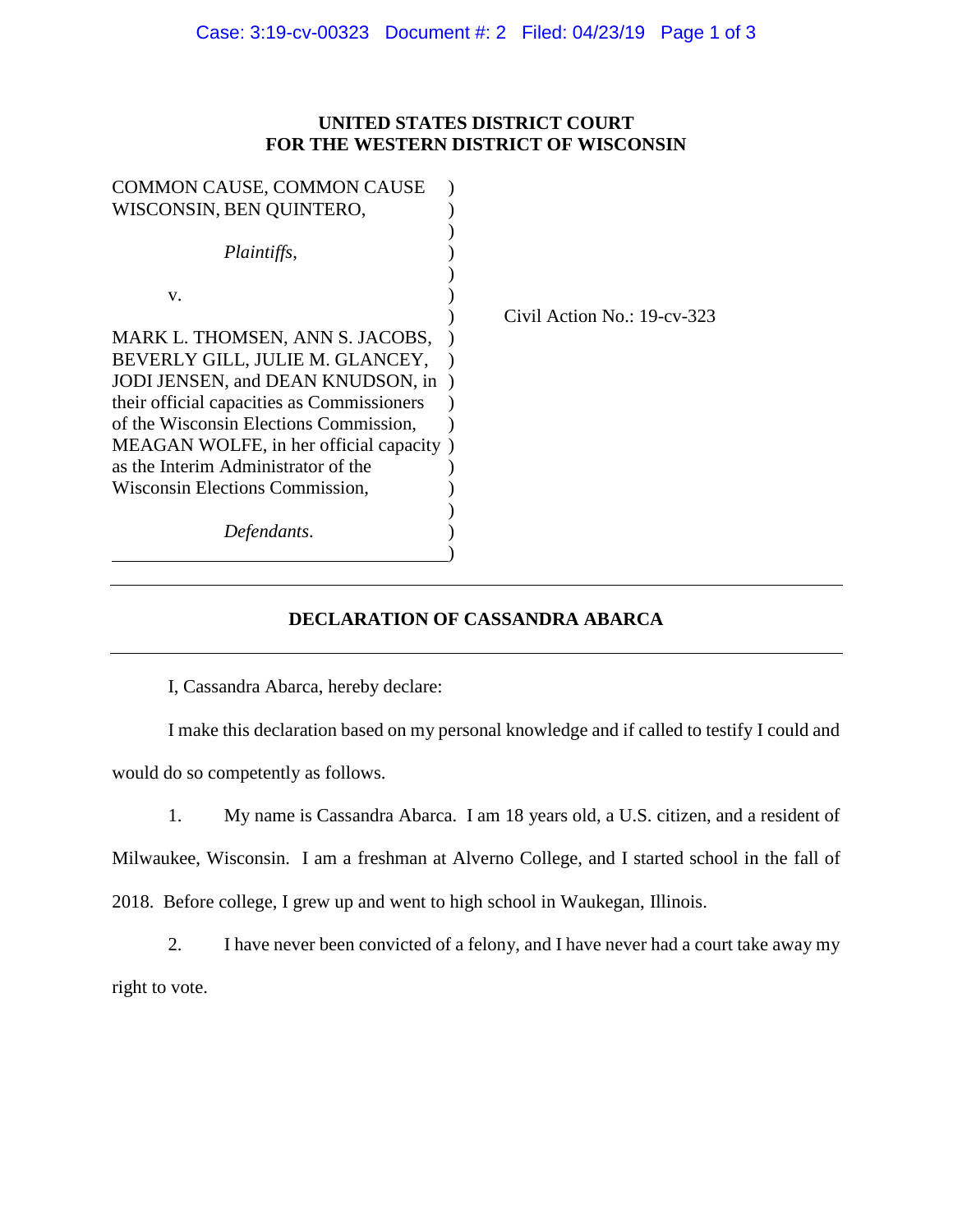## Case: 3:19-cv-00323 Document #: 2 Filed: 04/23/19 Page 2 of 3

3. Last November, on Election Day, I went to vote in the 2018 election at my polling location, the Audubon Technology and Communication Center Middle School, two blocks away from Alverno College. I got out of work around 5:00 p.m. and went to vote after that.

4. Earlier in the day, around lunchtime, I learned from an upperclassman at Alverno College, who was tabling by the cafeteria, that I needed to have a photo ID to vote. She told me where the school's polling location was, and she asked me if I was originally from another state. When I said that I was, she told me that I would need to show a voter ID and that I'd need to go to the student center to get a separate type of Alverno ID before I went to vote. I never learned from Alverno College staff, emails, posters or any alerts that I needed an ID to vote or that the school could print a separate voting ID. Had that student not told me about this, the poll workers would have sent me away and not allowed me to vote.

5. I own a U.S. passport, but I did not bring it to school with me. It is back at my parents' place in Waukegan, Illinois. I don't need it here on campus, and it's safer with my parents. I never thought to bring it to school. I did not have any other type of photo ID that could be used to vote in Wisconsin, so I needed to get this other type of student ID.

6. I had to go to work soon, so I went right away to the student center to get that other type of student ID. When I got to the student center, the student worker looked up my name and then she also asked for my regular Alverno student ID. I gave that to her. She checked me off, and she printed off my voter ID card which was just like my regular ID card but had some extra information on it, including my signature. Then I went to work.

7. After I got off from work, I went with my roommate to the school across from Alverno to vote. The poll worker told me I had to register to vote in Wisconsin first. I had registered to vote in Illinois as a high school student. I went into a corner of the room to register